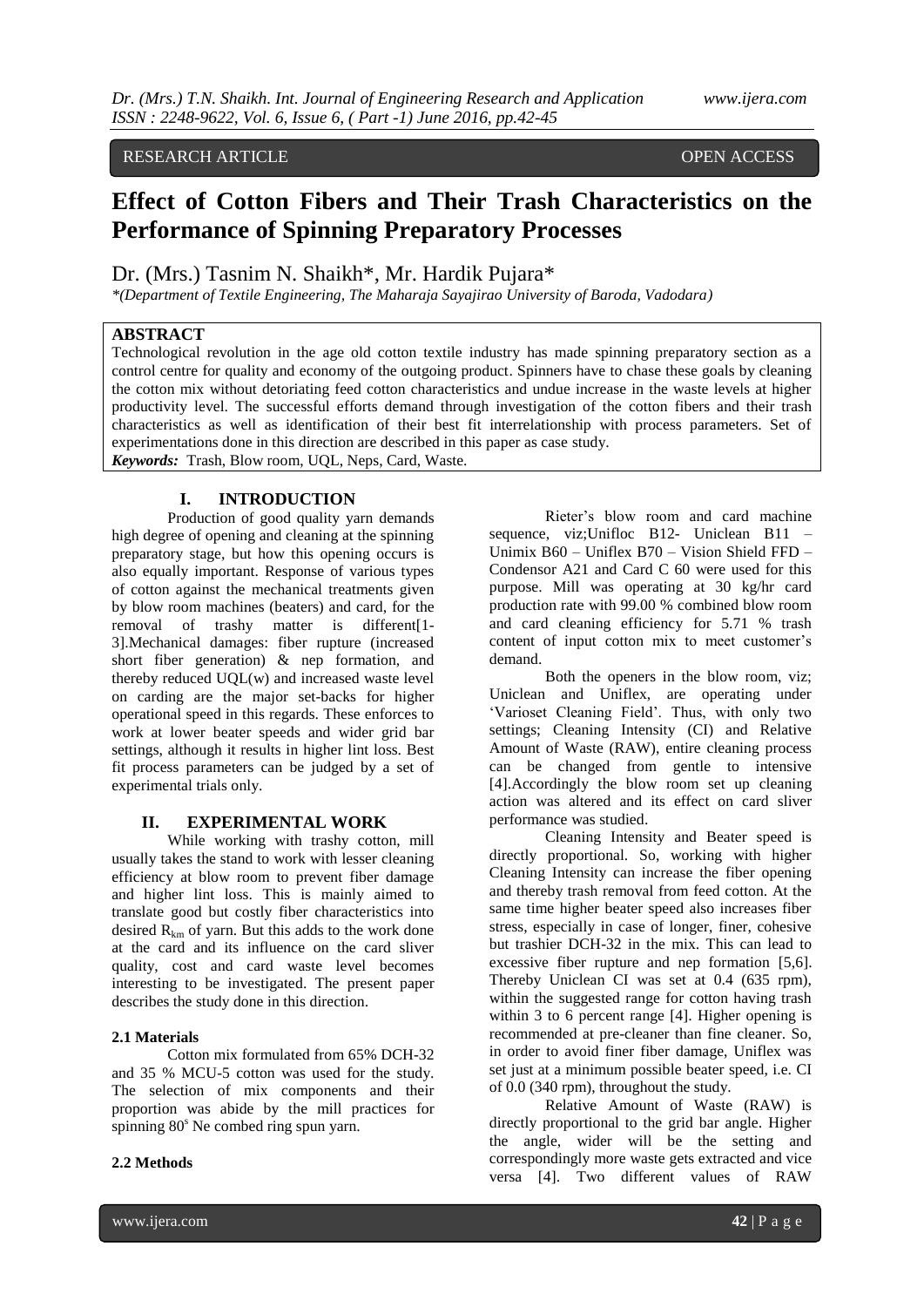(influencing grid bar angle) were chosen for each beater to achieve desired degree of cleaning (table 1). Three trials each with one hour running time were conducted, after cleaning entire waste line of the spinning preparatory. Cotton samples from input and output end of each blow room opening machine and card were collected for checking various fiber parameters in order to define fiber damage and machine cleaning efficiency. Cleaning efficiency of the machine is defined as per equation 1.

% Cleaning Efficiency  $=$ % Trash in feed  $-$  % Trash in delivery % Trash in feed  $\times$  100 ... ... equation1

Similarly waste from each cleaning point was collected for its trash analysis and lint characteristic study.

| Sample | Machine  |            | Varioset Cleaning |  |  |  |  |  |
|--------|----------|------------|-------------------|--|--|--|--|--|
| code   | type     | Settings   |                   |  |  |  |  |  |
|        |          | <b>RAW</b> | CI                |  |  |  |  |  |
|        | Uniclean | 5          | 0.4               |  |  |  |  |  |
|        | Uniflex  | 3          | 0.0               |  |  |  |  |  |
| 2      | Uniclean | 6          | 0.4               |  |  |  |  |  |
|        | Uniflex  | 3          | 0.0               |  |  |  |  |  |
| 3      | Uniclean | 5          | 0.4               |  |  |  |  |  |
|        | Uniflex  | 5          | 0.0               |  |  |  |  |  |

**Table 1:** Experimental Set up

#### **III. RESULTS& DISCUSSION 3.1 Cotton Fibers and their mix Properties:**

HVI test results for individual cotton and their mix (sample collected from lay down) are given in table 2.

| <b>Table 2: HVI Test Results</b> |  |  |
|----------------------------------|--|--|
|----------------------------------|--|--|

| Sr. No.        | Properties            | <b>DCH-32</b> | $MCU-5$ | <b>Cotton Mix</b>            |  |  |  |  |  |
|----------------|-----------------------|---------------|---------|------------------------------|--|--|--|--|--|
|                |                       |               |         | $(65\%$ DCH-32 + 35 % MCU-5) |  |  |  |  |  |
|                | Micronaire(µg/inch)   | 3.31          | 3.85    | 3.54                         |  |  |  |  |  |
| $\overline{2}$ | Strength (gf/tex)     | 34.60         | 32.55   | 33.73                        |  |  |  |  |  |
| 3              | UHML (mm)             | 33.69         | 30.08   | 32.16                        |  |  |  |  |  |
| 4              | Uniformity Index      | 86.27         | 85.60   | 85.99                        |  |  |  |  |  |
| 5              | <b>SFI</b>            | 4.67          | 5.15    | 4.87                         |  |  |  |  |  |
| 6              | Elongation (%)        | 5.23          | 4.70    | 4.23                         |  |  |  |  |  |
|                | <b>Maturity Ratio</b> | 0.84          | 0.86    | 0.85                         |  |  |  |  |  |
| 8              | Rd value (%)          | 70.4          | 80.50   | 74.74                        |  |  |  |  |  |
| 9              | Plus b                | 11.4          | 990     | 10.77                        |  |  |  |  |  |
| 10             | Trash (%)             | 6.20          | 3.00    | 5.72                         |  |  |  |  |  |

It is apparent from the test results that two cottons mixed together were critically different than suggested SITRA standards [4 ] in terms of their major properties, viz; Micronaire (15.08 % against 6 %), UHML (11.32 % against 4 %), strength (6.10 % against 5 %) and trash content (69.57 % against 7 %). Although critically different, the basic aim of mill behind this

combination was to control higher cohesiveness (stickiness) of long staple (34 mm) DCH-32, used in mix for attaining desired yarn strength (Rkm) for spinning finer  $80^{\circ}$ C ring spun yarn.

#### **3.2 Cleaning Performance of Blow room and Card**

Cleaning performance of blow room and Card was analyzed on the basis of trash and fiber damage analysis done for cotton samples withdrawn at various stages in all the trials.

**3.2.1 Trial 1:** Micro Dust Trash Analysis (MDTA) results for the first trial are reported in table 3.

**Table 3:** MDTA test results

| Trial 1: Uniclean: RAW = 5, CI = $0.4$ & Uniflex: RAW = $3$ , CI = $0.0$ |                |                |        |                          |                     |            |  |  |  |
|--------------------------------------------------------------------------|----------------|----------------|--------|--------------------------|---------------------|------------|--|--|--|
|                                                                          | Lint           | Seed Coats%    | Trash% | Micro Dust%              | <b>Total Trash%</b> | Cage Lose% |  |  |  |
| Lay down                                                                 | 92.5           | 3.28           | 2.33   | 0.11                     | 5.72                | 1.78       |  |  |  |
| Unifloc output                                                           | $\overline{a}$ | $\overline{a}$ | --     | $\overline{\phantom{a}}$ | --                  | --         |  |  |  |
| Uniclean output                                                          | 95             | 2.221          | 0.247  | 0.051                    | 2.52                | 2.481      |  |  |  |
| Unimix output                                                            | $\overline{a}$ | ٠.             | --     | ۰.                       | ٠.                  | ٠.         |  |  |  |
| Uniflex output                                                           | 97.5           | 179            | 0.43   | 0.06                     | 2.28                | 0.22       |  |  |  |
| Chute feed                                                               | 96.5           | 1.82           | 0.48   | 0.05                     | 235                 | 1.15       |  |  |  |
| Sliver<br>0.027<br>0.051<br>0.949<br>99<br>0.024<br>0                    |                |                |        |                          |                     |            |  |  |  |
| Blow room C.E. (%) = 58.91                                               |                |                |        |                          |                     |            |  |  |  |
| Combined CE (%) of Blow room & Card = 99.10                              |                |                |        |                          |                     |            |  |  |  |

It is apparent that the desired degree of sliver cleanliness was achieved at 99.10% combined cleaning efficiency of blow room and card. Blowroom had contributed 58.91% cleaning efficiency against the suggested minimum standard of 65%, given for the cotton with total impurities ranges between 4-8%, by industrial standards [9]. Looking at the distribution of cleaning efforts between two beaters of blow room, major share was borne by Uniclean (55.95%) as compared to Uniflex (6.75%). This was mainly attributed to lowest CI (0.0) set at Uniflex. This had not allowed the fine beater to operate at high speed, resulting in lesser degree of opening and thereby lesser cleaning achieved at Uniflex (Figure 1).



**Figure 1:** Cleaning Performance at various stages of spinning preparatory for first trial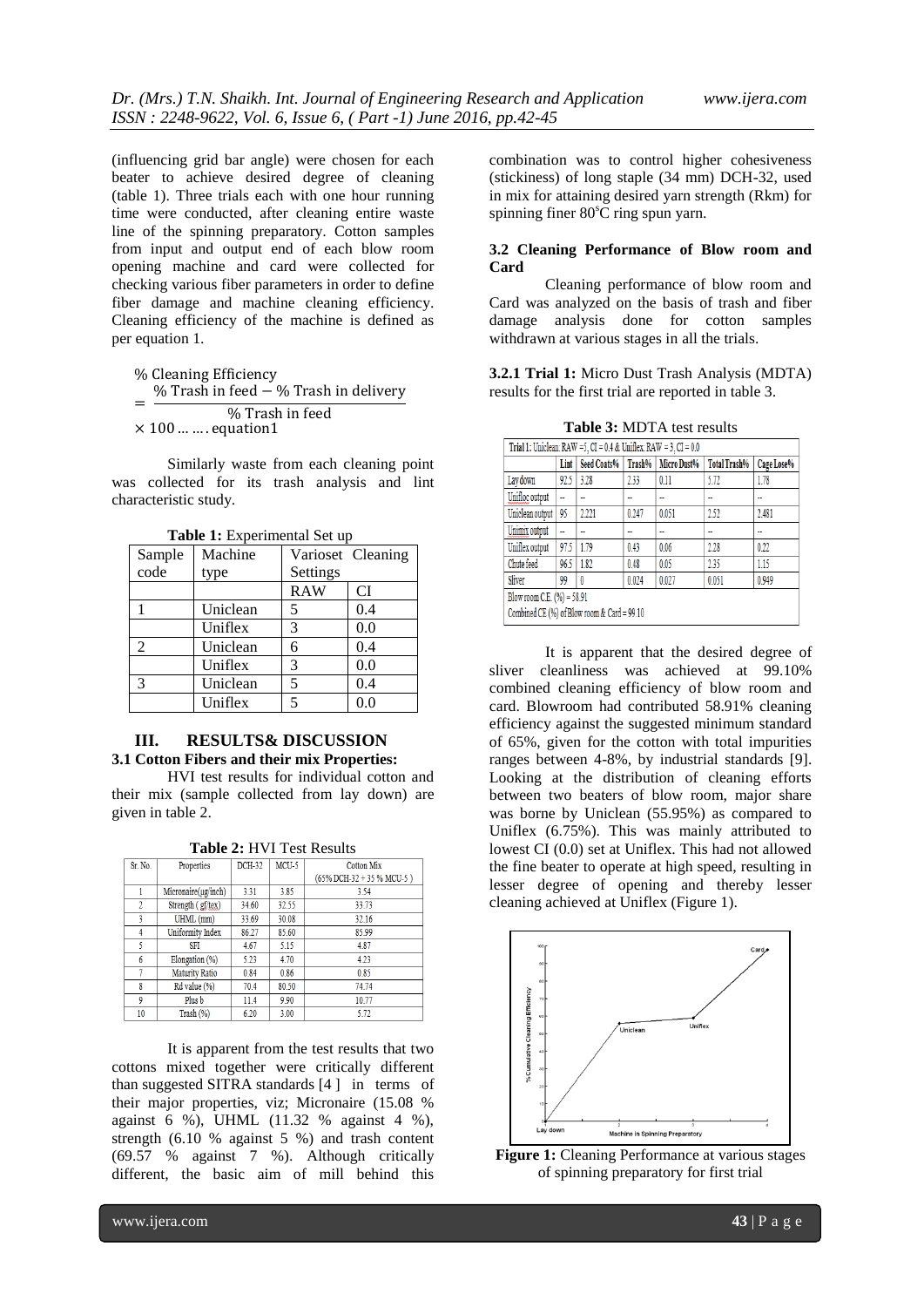The argument has also got support from the low blow room droppings  $(= 5.44\%)$  than the suggested standard (6.21% = Trash (%) in mix + 0.5%) for the selected mix trash level [7]. This behaviour was mainly due to difficulty of this mix against opening. Long, fine and highly cohesive nature DCH-32 cotton fibers, which were embedded with higher trash, offered higher resistance against opening. It had prevented blow room machines to put higher efforts in removing trash from the cotton, otherwise leading to increased fiber damage.

The samples were also checked for the change in fiber properties at each processing stage and test results are reported in table 4.

**Table 4:** Change in Fiber Properties at Each Processing Stage of Spinning Preparatory

**[Trial 1:** Uniclean:  $\text{RAW} = 5$ ,  $\text{CI} = 0.4$  & Uniflex:  $RAW = 3, CI = 0.0$ ]

|                        | <b>Micronaire</b> | Mat  | <b>UHML</b><br>(mm) | UI<br>(96) | SFT<br>(96) | Str<br>(gf/teX) | Elg.<br>(96) | Rd<br>(96) | Plus b |
|------------------------|-------------------|------|---------------------|------------|-------------|-----------------|--------------|------------|--------|
| Laydown                | 3.50              | 0.80 | 32.20               | 86.0       | 4.9         | 33.7            | 4.2          | 74.7       | 10.8   |
| <b>Unifloc</b> output  | 3.43              | 0.84 | 33.37               | 85.1       | 5.0         | 33.6            | 4.4          | 713        | 10.8   |
| <b>UNICLEAN</b> output | 3.54              | 086  | 32.13               | 810        | 57          | 328             | 50           | 704        | 12.2   |
| <b>Unimix output</b>   | 3.23              | 0.83 | 32.47               | 828        | 53          | 343             | 5.0          | 70.7       | 11.8   |
| <b>Uniflex output</b>  | 3.25              | 0.84 | 31.96               | 83.2       | 5.6         | 33.5            | 4.9          | 72.2       | 11.4   |
| <b>Chute feed</b>      | 3.20              | 0.83 | 31.86               | 82.7       | 5.7         | 33.8            | 4.8          | 70.2       | 12.0   |
| <b>Sliver</b>          | 325               | 0.83 | 2995                | 82.2       | 60          | 337             | 47           | 756        | 11.8   |

It is apparent that the reduced efforts put up by the blow room had overburdened card in removing the trash. Higher mechanical stresses induced at card had resulted in increased short fiber content (From 4.9 % to 6 %) and thereby reduced UHML and UI in card sliver as measured by HVI (table 5). Change in UHML: 29.95 mm from 32.20 mm of raw (lay down) cotton. The same has dropped UI from 86.0% in raw cotton to 82.2% in card sliver.

Even higher card waste (8.48%) was extracted to attain desired 0.05% residual trash in card sliver. This higher waste extraction was done at the cost of higher good fiber loss in card waste. HVI analysis of lint loss in the card waste has substantiated the argument. The HVI analysis of the lint in card waste had shown higher good fiber loss. This had been reflected in terms of higher UHML at each waste extraction point in card; 26.62 mm in licker -in box waste, 29.49 mm in Licker-in hood waste and 27.39 mm in flat waste(table 5).

Table 5: HVI Analysis of Lint loss in various stages of Spinning Preparatory Waste

**[Trial 1:** Uniclean:  $RAW = 5$ ,  $CI = 0.4 \& Unitlex$ :  $RAW = 3, CI = 0.0$ ]

| Waste / stage    | <b>Micronaire</b> | Mat  | <b>UHML</b><br>(mm) | UI<br>(96) | <b>SFI</b><br>(96) | Str<br>(gf/tex) | Elg.<br>(96) | Rd<br>(96) | Plus b |
|------------------|-------------------|------|---------------------|------------|--------------------|-----------------|--------------|------------|--------|
| <b>Uniclean</b>  | 2.79              | 0.79 | 26.03               | 743        | 10.3               | 28              | 4.4          | -          | --     |
| <b>Uniflex</b>   | 2.69              | 078  | 2489                | 73.5       | 119                | 259             | 52           | $\sim$     | $\sim$ |
| Licker-In (Box)  | 2.97              | 0.79 | 26.62               | 72.8       | 119                | 26.9            | 5.2          | 63.6       | 134    |
| Licker-In (Hood) | 2.41              | 0.77 | 29.49               | 78.6       | 7.5                | 28.4            | 4.4          | 65.3       | 12.8   |
| Flat             | 3.42              | 0.82 | 2739                | 773        | 89                 | 29              | 5            | 657        | 131    |

#### **3.2.2 Trial 2:**

It is not possible to increase beater speed (Cleaning Intensity) at either of the beating point in blowroom, as mentioned in previous section. So, efforts were put to reduce card load by extracting more waste at Uniclean in second trial (table 1) by keeping rest of the blow room machine settings constant, only RAW of Uniclean was increased from 5 to 6. Increased Uniclean droppings had not shown any improvement in blow room cleaning efficiency, on the contrary reduced it. Total trash extracted in droppings (Uniclean waste) was reduced from 80.66% to 70.19% along with rise in lint loss from 17.22% to 26% with wider grid bar settings, table 6. Apart from that, for the constant beater speed, fiber damage remained unaltered, viz; reduced card sliver UHML and UI as compared to fed raw cotton values.

**Table 6:** MDTA Analysis for Blow room Waste with different RAW settings at Uniclean:

| Waste / stage  | $Lint (\%)$ | Seed coats (%) |        | Trash (%) Micro dust | Total trash (%) | Cage loss |
|----------------|-------------|----------------|--------|----------------------|-----------------|-----------|
| Uniclean RAW=5 | 17 ??       | 67 29          | 13 17  | 0196                 | 80.656          | 2.124     |
| Uniclean RAW=6 | 26          | 5174           | 18.368 | 0.075                | 70.183          | 3.817     |

#### **3.2.3 Trial 3:**

Third trial was conducted by increasing RAW value of Uniflex from 3 to 5 by retaining rest of the settings as per first trial [table 1].Wider grid bar settings used at fine cleaner point had exceeded total waste from 13.90% to 14.44 %. This rise was incurred at the cost of good fiber loss as per expectation. Higher lint loss (35% from 11.63%) was found in Uniflex droppings (waste) at the time of MDTA analysis, but this increased waste had not shown any beneficiary effect on total trash extracted in this waste. On the contrary total trash in waste got reduced. The reduction in total trash had happened at the cost of reduced seed coats and micro dust extraction (table 7), adding workload on the card, especially in terms of higher seed coat removal.